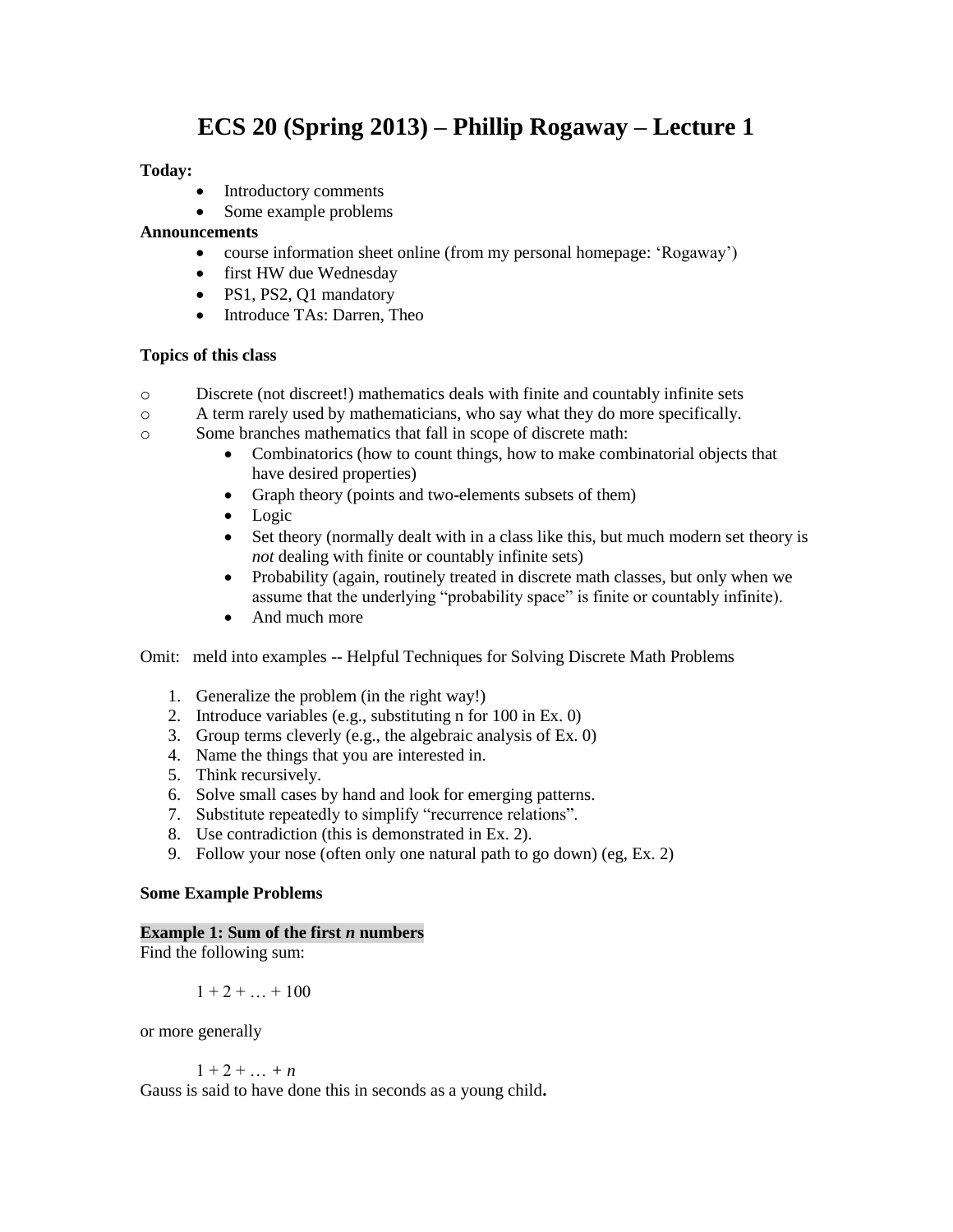#### **Solution:**

This problem can be viewed algebraically by writing the list of numbers forwards and backwards, i.e.

+ 
$$
\frac{1}{n}
$$
 +  $\frac{2}{n+1}$  + ... +  $\frac{(n-1) + n}{2 + 1}$   
\n $\frac{(n+1) + (n+1) + ... + (n+1) + (n+1)}{2}$   
\nso  $n(n+1)$ 

Since this result is really twice the sum we are looking for it follows that

 $1 + 2 + ... + n = (n (n + 1)) / 2$ 

Sums like this come up often so have their own notation that you will have seen,

$$
\frac{n}{\sum_{i=1}^{n} i}
$$

You can discover formulas like this by *induction*, which we will be doing much more of later.

This example can also be solved geometrically by writing twice  $1 + 2 + ... + n$  points in the following way:

| ∗ |   |   |   |   |                                    |
|---|---|---|---|---|------------------------------------|
| ∗ | ∗ |   |   |   |                                    |
| ∗ | ∗ | ∗ |   | О | $n$ points ( $n=5$ in the picture) |
| ∗ | ∗ | ∗ | ∗ |   |                                    |
| ∗ | × | × | × | ∗ |                                    |
|   |   |   |   |   |                                    |

 $n + 1$  points (n=5 in the picture)

So he total number of \* points is

 $(n^2 - n)/2 + n = n^2/2 + n/2 = n(n+1)/2$  which is the sum we are after. **Example 2: The Towers of Hanoi**



Five rings of increasing diameter are placed on peg A. The pegs must be moved from A to C using the following rules: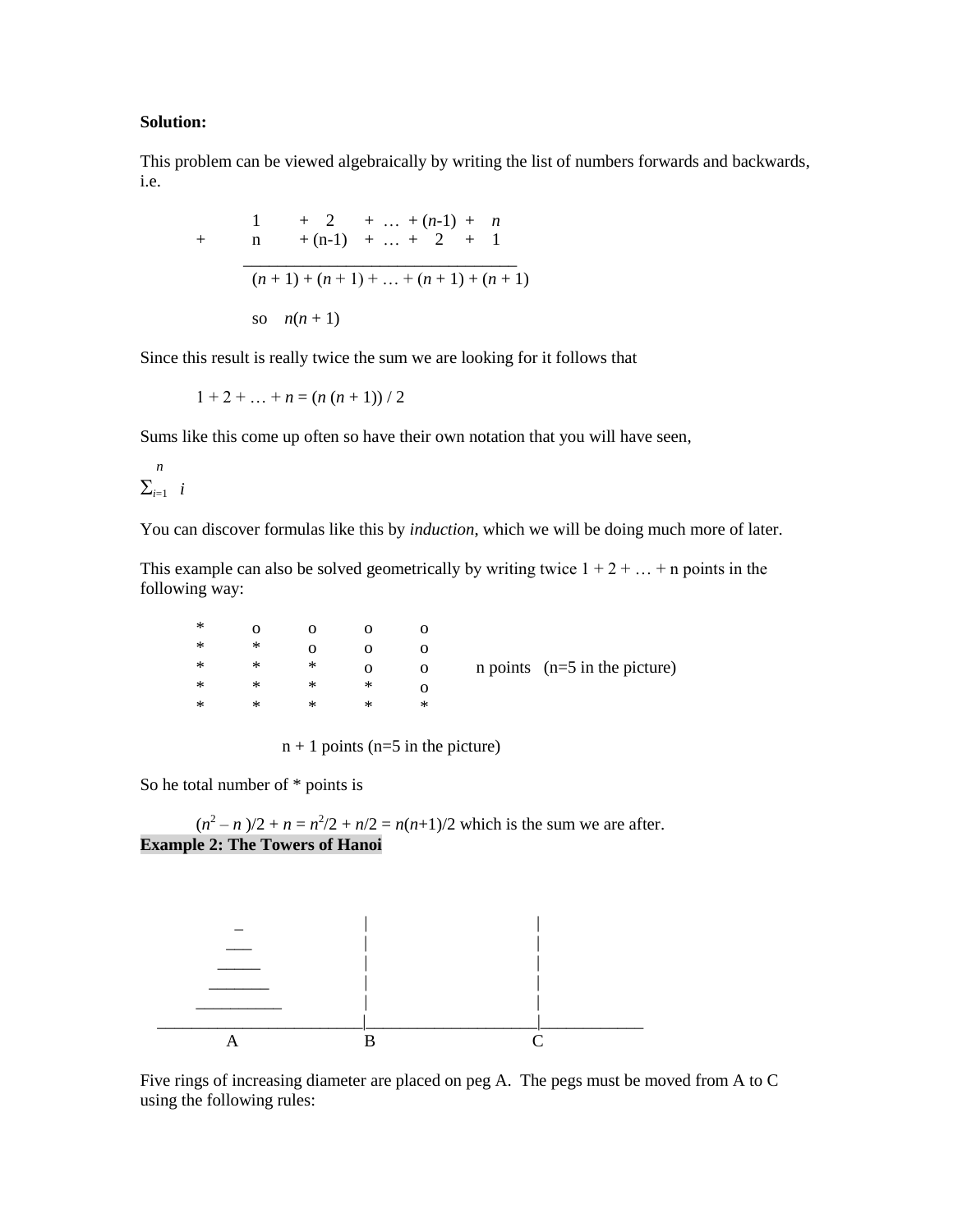- Only the topmost ring on a peg can be moved.
- A bigger ring cannot be placed on a smaller one.

Problem: Find a function that describes the least number of moves needed to solve the problem when you have n rings.

How many moves do you think it takes to move the five rings? Nobody guessed it or figured it out. Rogaway claims that the answer is 31.

We want a formula that specifies a number of moves that is both:

- **Sufficient**: there **is** a solution to the game using this number of moves.
- **Necessary**: no solution can use **fewer** moves than this.

## **Solution:**

First, let's define what we're interested in. Let

 $T_n$  = The minimum number of moves needed to move the n rings from peg A to peg C (obeying the rules of the game).

Actually, this isn't good. We need to generalize the definition to do the job. So, instead, let

 $T_n$  = The minimum number of moves needed to move n rings from some one specified peg to some other specified peg (obeying the rules of the game).

## **Sufficiency**:

Think recursively. Assume a "black box" algorithm can move the first n - 1 rings from any peg to any other peg. Solving the problem this way requires that the first n -1 rings be moved, then the largest ring be moved once, then the smaller rings be moved on to the largest ring. This number of moves can be represented by:

$$
T_n \leq T_{n-1} + 1 + T_{n-1} = 2T_{n-1} + 1
$$

## **Necessity**:

Now we have to reason about *any* algorithm that solves the puzzle.

Any solution must move the largest ring to the final peg for the very last time. That takes one move. But before that happened, we had to get the n-1 rings that were formerly on top of the start peg and move them off to a free peg. That takes at least  $T_{n-1}$  moves. After we got the biggest ring to its destination peg, we had to move the n-1 smaller rings from the free peg where they were at to the final peg. That takes at least  $T_{n-1}$  moves. So, all in all, any solution needs to spend at least

$$
T_n \ \geq \ 1 + T_{n\text{-}1} + T_{n\text{-}1} \ = \ 2T_{n\text{-}1} + 1
$$

moves.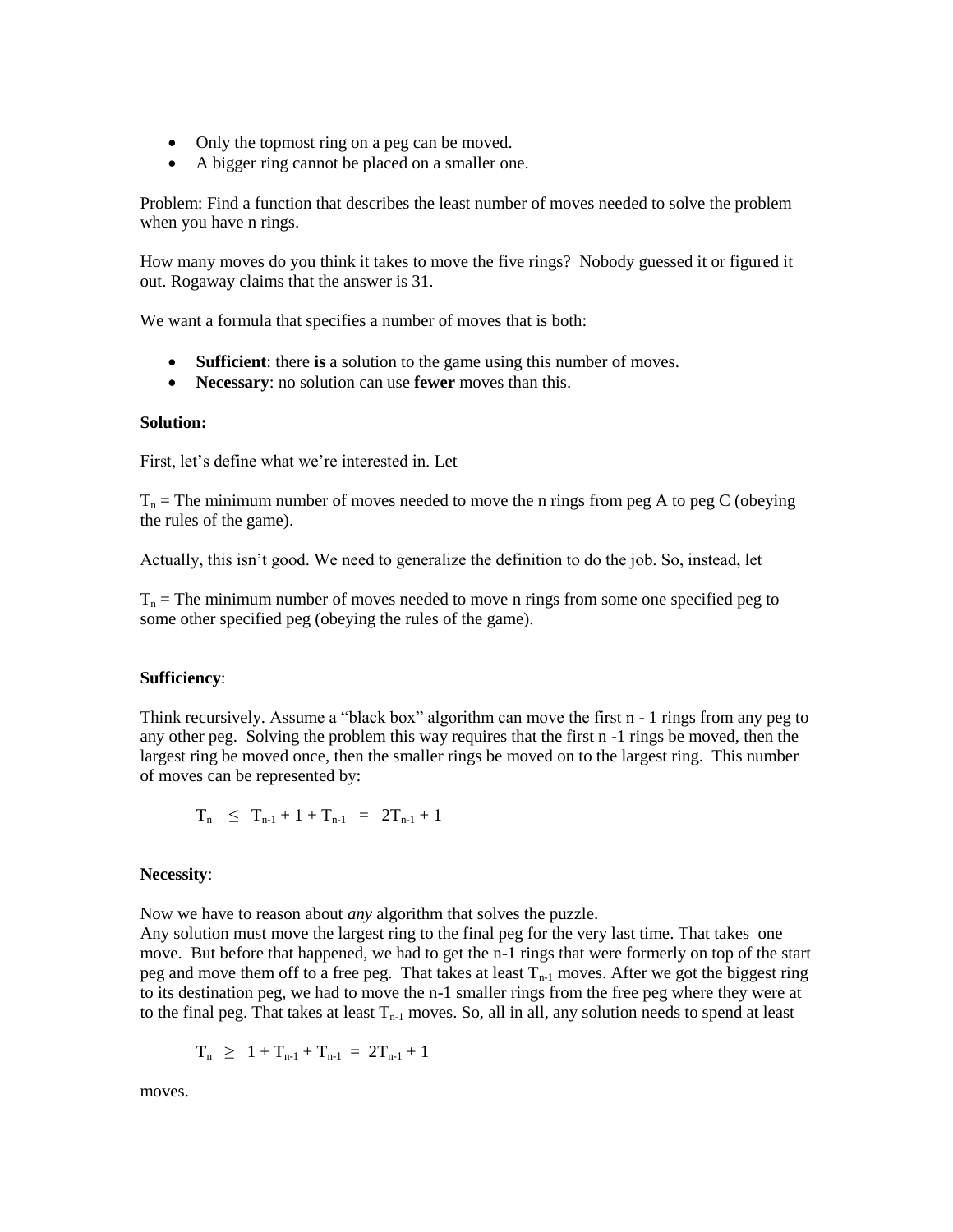Putting together the two inequalities we have that

$$
T_n=2T_{n\text{-}1}+1
$$

We know that in order to move zero rings to their final location requires zero moves, so

 $T_0 = 0$ 

Using this as our base value we can then determine that:

 $T_1$   $T_2$   $T_3$   $T_4$   $T_5$  …  $T_n$ 1 3 7 15 31  $2^{n}$ -1 (apparently)

One way to get the general formula is by repeated substitution:

$$
T_n = 2 T_{n-1} + 1
$$
  
= 2 [2 T<sub>n-2</sub> + 1] + 1 = 2<sup>2</sup> T<sub>n-2</sub> + (1 + 2)  
= 2<sup>2</sup> [2 T<sub>n-3</sub> + 1] + (1 + 2) = 2<sup>3</sup> T<sub>n-3</sub> + (1 + 2 + 4)  
= 2<sup>n</sup> \* 0 + (1 + 2 + 2<sup>2</sup> + ... + 2<sup>n-1</sup>)  
= (1 + 2 + 2<sup>2</sup> + ... + 2<sup>n-1</sup>) = 2<sup>n</sup> - 1  
Binary Representation

#### **Example 3: Sqrt(2) is irrational**

Prove that  $x = \sqrt{2}$  is **irrational**.

Definition:

 $x \in \mathbb{R}$  is **rational** if  $x = p/q$  for some integers p and  $q \in \mathbb{Z}$ ,  $q \neq 0$ .

x Є **R** is **irrational** if it is not rational.

Note: "if" in definitions mean "if and only if", or "exactly when"

Here we prove by contradiction. Assume for contradiction that x *is* rational, ie,

 $x = p/q$  for some integers p and q, q  $\neq 0$ 

Without a loss of generality, it can be assumed that either p is odd or q is odd (if they're both even, cross out the common factors of 2 until one of the numbers is odd). Additionally, an odd number squared is still an odd number.

 $\sqrt{2} = p/q$  square both sides:  $\rightarrow$  2 =  $p^2/q^2$  multiply through by the denominator:  $\rightarrow 2q^2 = p^2$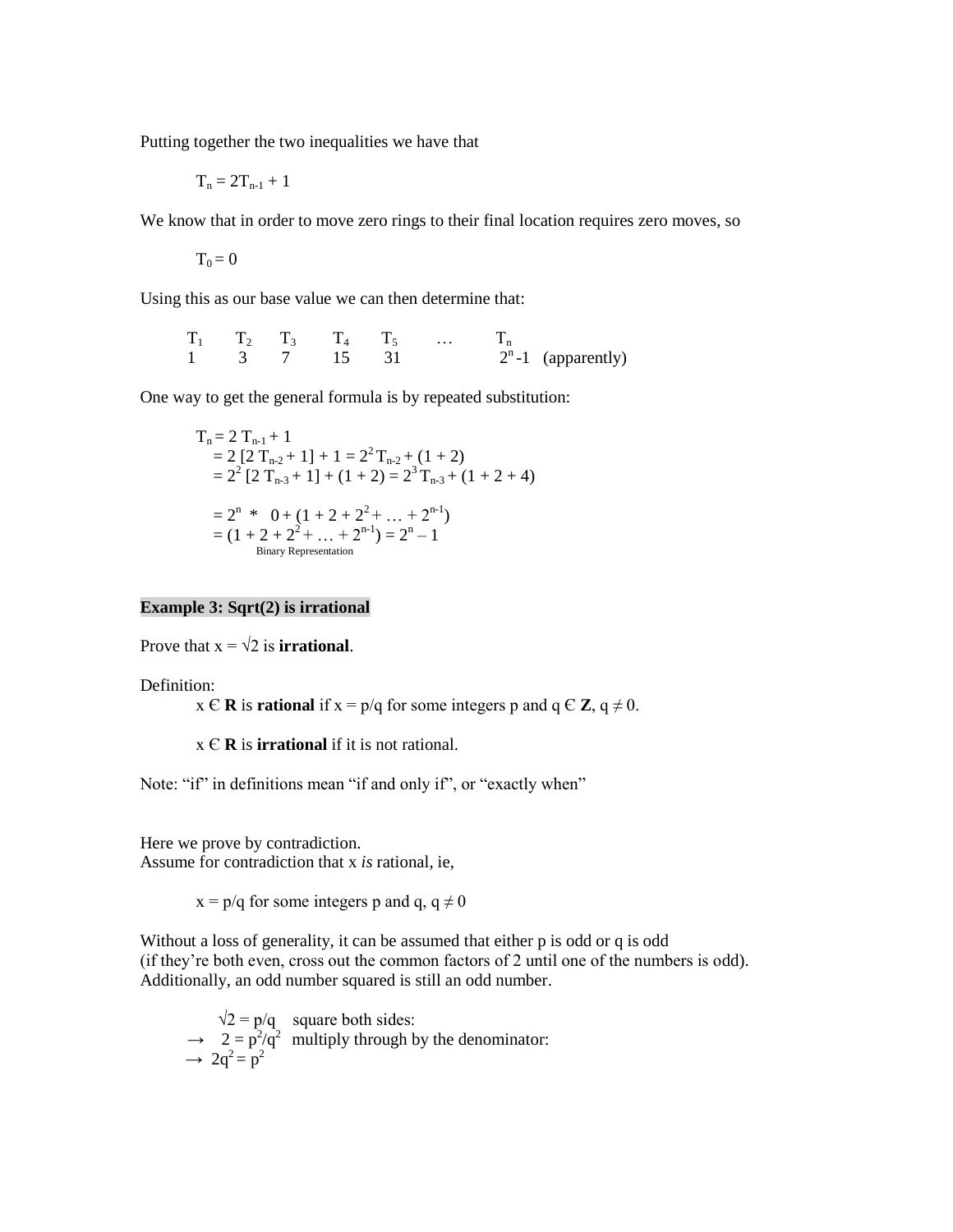From this we know that p is even, because the square of an odd number is odd (why?!). But then q is odd, because we know that at least one of p and q is odd. So we can write

 $p = 2j$  for some  $j \in \mathbb{Z}$  and  $q = 2i + 1$  for some  $i \in \mathbb{Z}$  $\rightarrow$  2 (2i + 1)<sup>2</sup> = (2j)<sup>2</sup>  $\rightarrow$   $(2i + 1)^2 = 2j^2$  $\rightarrow 4i^2 + 4i + 1 = 2i^2$  $\rightarrow 4(i^2 + i) + 1 = 2i^2 \rightarrow \leftarrow$ 

The contradiction is that an odd number (the LHS) can equal an even number (the RHS). We can conclude that our original assumption is wrong:  $x = \sqrt{2}$  is **not** rational, which, by definition, means that it is **irrational**.

#### **Example 4: Shuffling a deck of cards**

Famous result (1992) of Bayer and Diaconis: In 1992, Bayer and Diaconis showed that after seven random riffle shuffles of a deck of 52 cards, every configuration is nearly equally likely.

|   |  |   |   |   |   | Total variation distance for m shuffles of 52 cards |   |   |    |
|---|--|---|---|---|---|-----------------------------------------------------|---|---|----|
| m |  | з | 4 | 5 | 6 |                                                     | g | 9 | 10 |

In gener, BD show that you need 1.5 lg  $n + \Theta$  shuffes necessary and sufficient

Shuffling more than this does not significantly increase the "randomness"; shuffle less than this and the deck is "far" from random.

We claim that : 5 shuffles of a deck of cards is **not** enough to randomize the cards.

Here by **shuffles** I mean the usual "rifle shuffle." Prof. Rogaway demonstrates one with an imaginary deck.

Assume a starting sequence of

1, 2, 3, …, 51, 52

Even though we won't define what it means to randomize the cards, clearly a deck cannot be well randomized unless you can get **any** resulting sequence of cards, including, for example, the sequence:

52, 51, …, 3, 2, 1